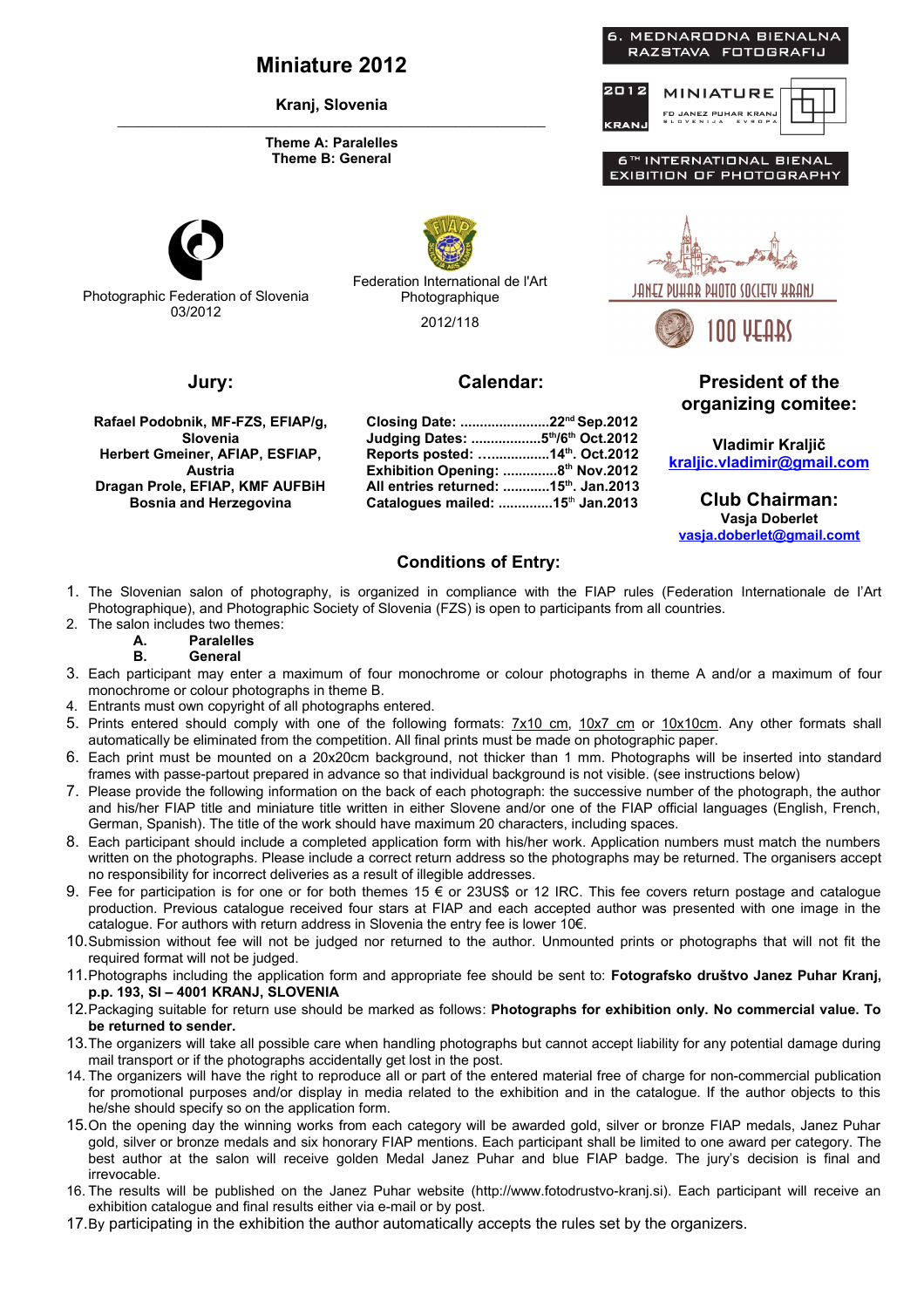### **Instructions for mounting the photographs**





## **Our Photographic Society is named after Janez Puhar, the citizen of Kranj and the inventor of glass plate photography.**

**Janez Puhar (1814 – 1864)** 

The inventor of photography on glass plate

More than 170 years have passed since the invention of photography on glass plate. Three years after the Frenchman Daguerre succeeded to make photographs on a silver-plated copper plaque, a Slovenian priest from Kranj, Janez Puhar came up with the revolutionary technique of glass plate photography. The usage of new method enabled the reproduction and multiplication of photos. Puhar invented this technique in his "laboratory" on 19th April 1842. The Académie nationale agricole, manufacturière et commerciale in Paris recognized this achievement by awarding Janez Puhar an honorary diploma ten years later, on 17th June 1852.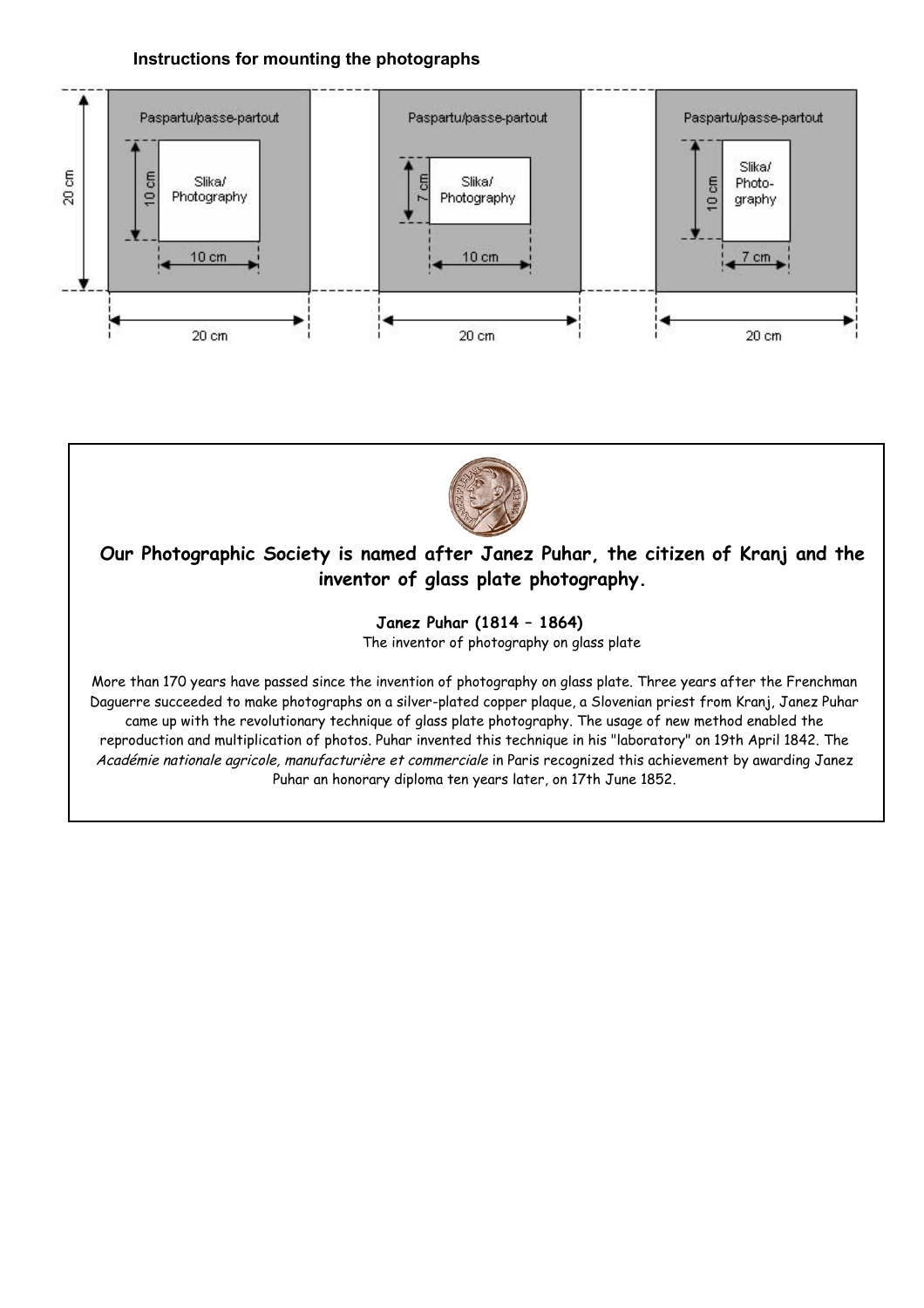# **P R I J A V N I C A – A P P L I C A T I O N F O R M**

## "Miniature 2012" – FIAP 2012/118

|                                  | ,, |                             |
|----------------------------------|----|-----------------------------|
| Priimek/Family name:             |    | Uradna uporaba/Official use |
| Ime/First name:                  |    |                             |
| Naslov/Address:                  |    |                             |
|                                  |    |                             |
|                                  |    |                             |
|                                  |    |                             |
|                                  |    |                             |
| Poštna številka - Mesto/         |    |                             |
| Zip code City<br>Država/Country, |    |                             |
| FIAP Fotografski naziv/honour    |    |                             |
|                                  |    |                             |
| Elektronski naslov/E-mail        |    |                             |

| TEMA/THEME A (Paralele/Paralelles):<br>$A1$ ) |               | Dolžina naslova fotografije naj ne presega 20 znakov/Maximum length of the title 20 characters |               |                   |   |
|-----------------------------------------------|---------------|------------------------------------------------------------------------------------------------|---------------|-------------------|---|
| $\mathsf{A2}\underline{\hspace{1cm}}$         |               |                                                                                                |               |                   |   |
| (A3)                                          |               |                                                                                                |               |                   |   |
| $A4$ )                                        |               |                                                                                                |               |                   |   |
| TEMA/THEME B (Prosta/General):<br>$B1$ )      |               |                                                                                                |               |                   |   |
|                                               |               |                                                                                                |               |                   |   |
|                                               |               |                                                                                                |               | Podpis/Signature: |   |
|                                               |               |                                                                                                |               |                   |   |
| ⊁                                             | $\rightarrow$ | $\star$                                                                                        | $\rightarrow$ | $\rightarrow$     | ⊁ |